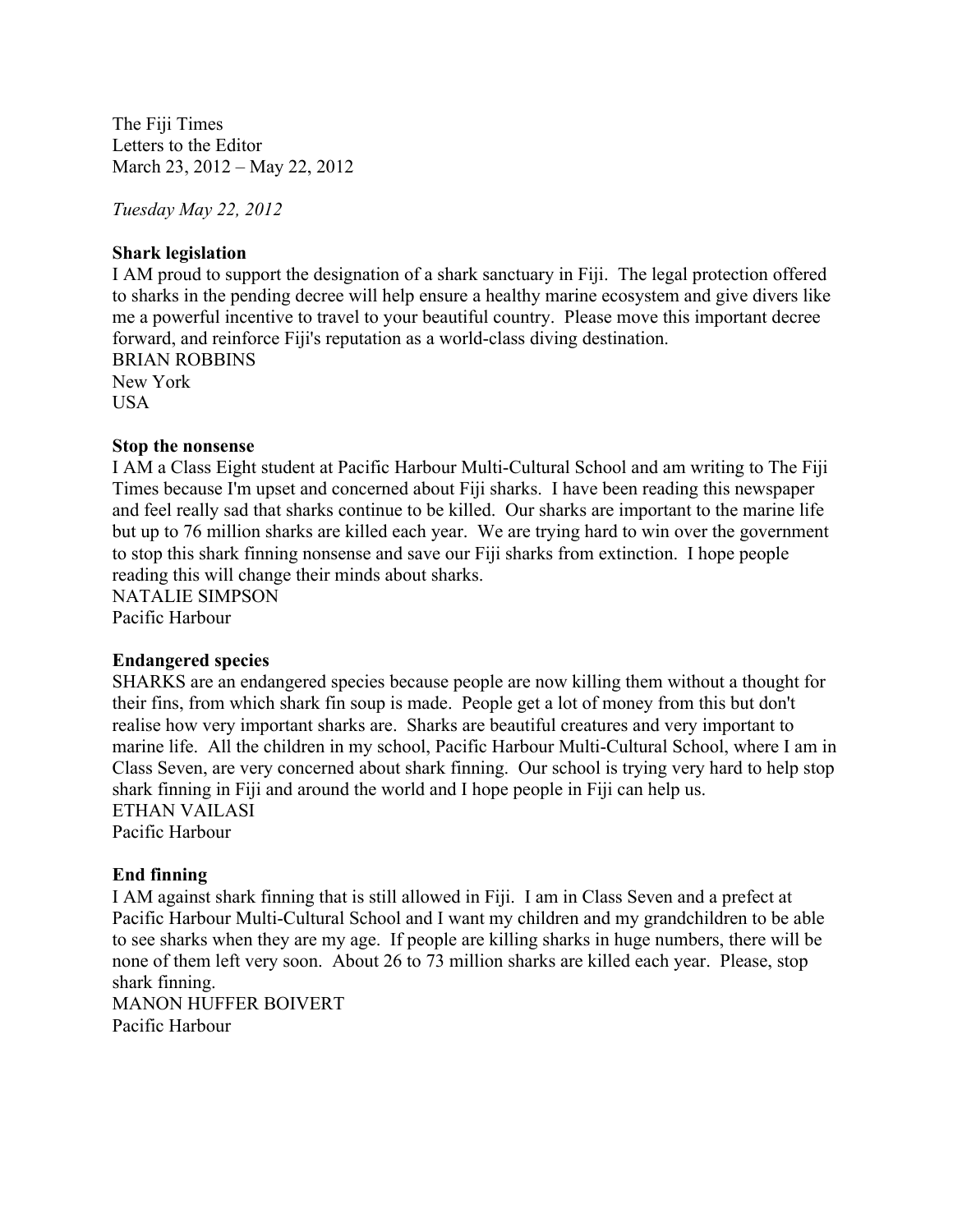## **Don't kill them**

WE, the students of Pacific Harbour Multi-Cultural School, are very upset that people in Fiji are still killing sharks. As a Class Six student, I've been taught that sharks are on top of the food chain and play a big part in tourism. Please, help us show people that children, parents and teachers today care a lot about sharks. We should not kill them. SIMRAN SANDHYA SINGH Pacific Harbour

*Monday, May 21, 2012*

## **Preserve our sharks**

IN regards to sharks,we need them because, like all other species of marine life, they play a big part and the most important. All sharks have their own areas of living, or where they move in, and around. Those that go diving will know more about sharks and what beautiful creatures they are, even though dangerous. They will not harm you unless provoked. Sharks don't eat humans, they bite them out of provocation or mistaken identity. We really need to preserve our sharks. Sa kua mada na fin soup. RICHARD ABEL

Suva

### **Magnificent creatures**

AS headboy of Pacific Harbour Multi-Cultural School, I, my fellow students and teachers are concerned and upset about shark finning in Fiji. Sharks are the most sacred and magnificent creatures in the world. About 26 to 73 million sharks have been killed per year and only four to five people die from shark attacks per year. It seems like sharks are getting killed more than humans every year. People have been killing sharks in huge amounts and soon there will not be any more sharks left. Sharks have lived on this Earth for centuries. We must help these sharks for they are at the top of the food chain. If the sharks are extinct, the food chain will be destroyed. As a Fijian, sharks are sacred in our culture and they have lived in our waters for years. We, the people, of Fiji, should be looking after our sharks but instead are destroying or killing them. People are getting a lot of money from this while the species are starting or already becoming extinct. The citizens of Fiji shoudl by now realise how important it is to preserve the sharks.

KASA SAUBULINAYAU Pacific Harbour

### **Help us save them**

I AM a Class Five student of Pacific Harbour Multi-Cultural School and am very angry with the people who are killing our sharks. We have to save the sharks because they keep the food chain balanced. If people are killing the sharks, the food chain will be unbalanced. Please, help us help people understand just how important it is to save the sharks. RITIK ALI Pacific Harbour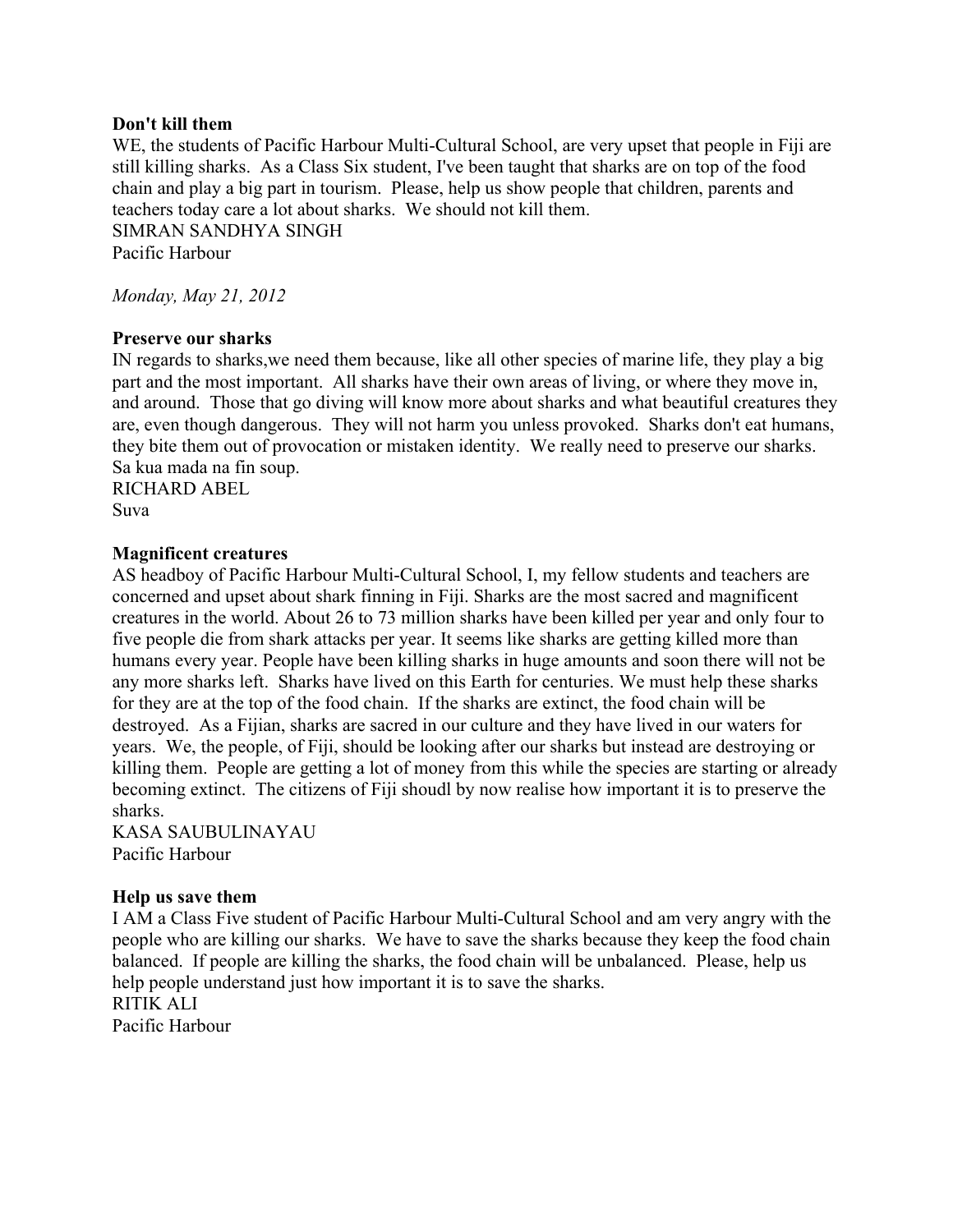# **Fin soup**

SHARKS are sacred to us Fijians and have lived in our waters for centuries. We, the people of Fiji, should look after our sharks and keep them from harm but instead are allowing foreigners to come and kill our sharks for their fins only. Not only foreigners, natives too kill sharks for a great amount of money. My school, Pacific Harbour Multi-Cultural School, at which I am headgirl, is trying hard to stop the killing of sharks for shark fin soup. I hope the citizens of Fiji realise what we are doing to our native sharks and wake up. CHRISTINA NAUGAVULE

Pacific Harbour

*Tuesday, May 15, 2012*

# **Disappearing species**

RECENTLY a lot of letters and awareness about saving sharks have been brought to light. Not only the shark is threatened with extinction but a host of other species, I know, are doomed. I am talking with a lot of experience in my field and my expertise is the lagoon, sea and mangroves. I haven't seen some species in 20 years. My family and I found a lot of turtle hatchlings, nursed them and returned them later. I am ashamed to say that spending so much time in the forests, I never ever saw a coconut crab. I also have never seen a kavu fish, even though I was a full-time subsistence fisher spearman in Fiji. I put the blame squarely on gill netters. They have stripped-mined the ocean. What's so disturbing here is what took an eon to change evolution changed in a quarter of a human lifetime. SUSEN SAKAL

Hayward USA

*Monday, May 14, 2012*

### **Incomplete statements**

An incomplete statement can be incorrect. I have noticed "money is the root of all evil" and mention of sharks as "the top predator", though some people correctly say "a top predator". Like "nothing can go faster than light", these incomplete statements are wrong. It is the love of money that is the root of all evil. Just ask a handicapped widow with small children what could be evil about money. Sharks are not "the" top predator they are being driven to extinction by a higher and more relentless one.

PETER RODDA Lami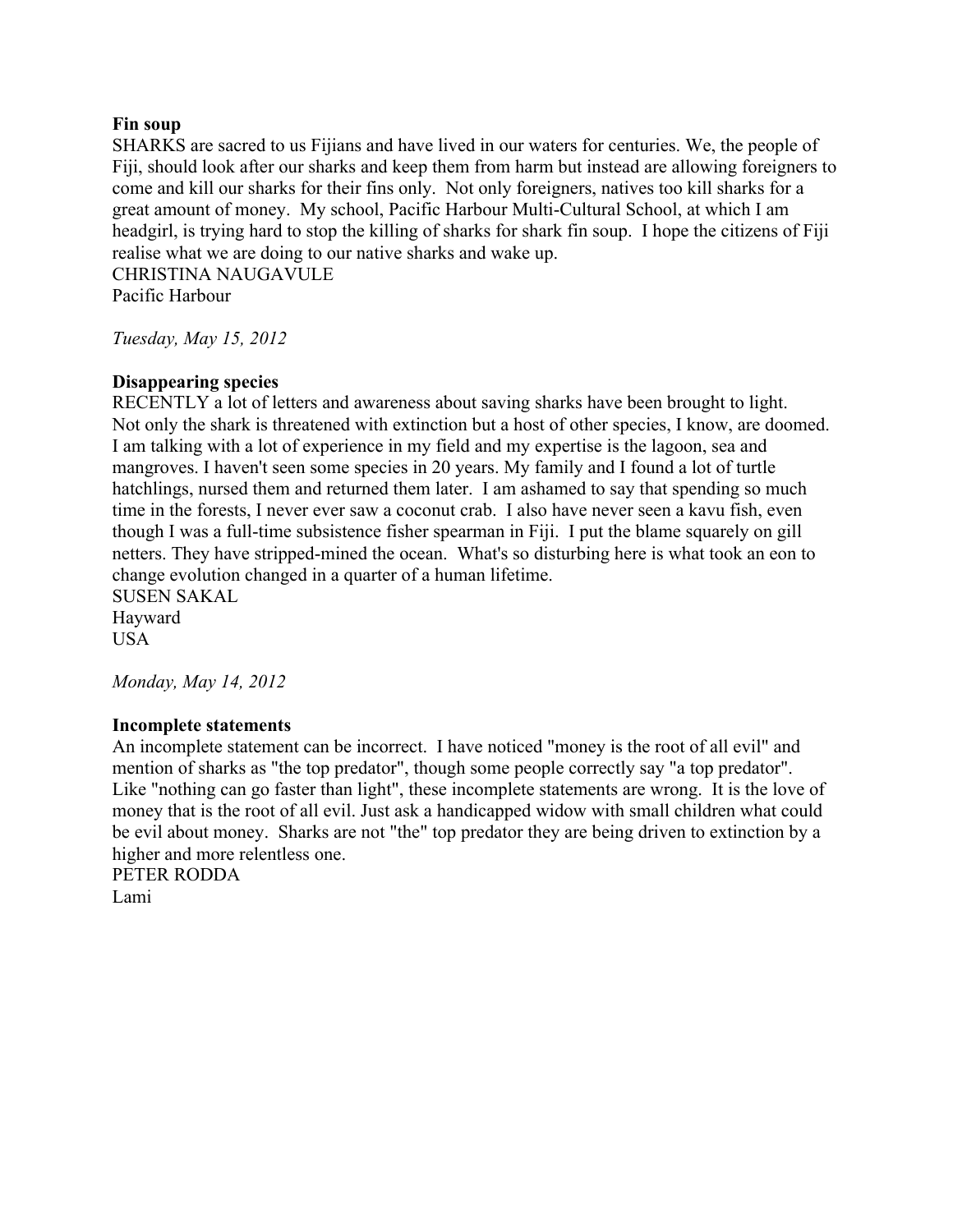*Saturday, May 12, 2012*

# **Example for the world**

We are a shark conservation group that is based Australia who are pleased to say are friends with Fiji shark defenders. We support the work undertaken by this fine group of individuals in your country. We strongly support them in their call for greater protection for sharks in Fiji waters. Please set the example for the rest of the world in shark and ocean conservation my friends. All the very best to your efforts.

MICK DOWERS Australia

*Friday, May 11, 2012*

## **Shark support**

Dive Tropex Tokoriki is writing this letter to add our support to the Fiji Shark Sanctuary Campaign with the move to create a shark sanctuary in Fiji's EEZ (exclusive economic zone). We strongly support this for the following reasons:

\* Economically shark finning brings little monetary gain to Fiji whereas shark-related tourism adds many millions of dollars annually;

\* Shark finning is entirely unsustainable and the removal of an apex predator has a proven negative effect on the health of the marine ecosystem. This has both an ecological and economic impacts;

\* Sharks have great symbolic importance to indigenous Fijians; and

\* The successful implementation of a shark sanctuary, if disseminated correctly, will bring huge positive worldwide publicity to Fiji.

We very much hope that The Fiji Times can lend its weight to this wonderful cause. WILL and ALEX

Tokoriki PADI 5 Star Dive Centre

*Wednesday, May 9, 2012*

### **Save the sharks, save our oceans**

LET there be no misunderstanding. We fear sharks. We fear them very much. In fact, our second thought when setting foot in the sea is usually -SHARKS! But our first thought is to admire the beauty of ocean, of the diversity of living creatures that call it their home. And what we fear more than the shark is loss of this diversity, the destruction of this majestic beauty. That is why we are writing this letter. To let you know that despite our fear (which we blame entirely on "JAWS") we understand what the movie did not tell us. We need the shark. We understand that this world, living and non-living, exists in a fragile balance. Sharks of all species play a vital role in such a balance. We understand that if sharks were to disappear, the ocean would lose its king. Without the shark, smaller fish populations will grow far too large. They in turn would deplete their prey-crustaceans and molluscs. Without these to feed on algae, our seas would be covered by algal blooms; life in the oceans would suffocate. We need to save the shark for our ecosystem. We understand that if sharks were to disappear, our people would lose a part of their identity. We need to save the shark for our culture. We fear the shark alright, but that is only one side of the tale. Do not let the terrified screams drown out the voices that tell you the other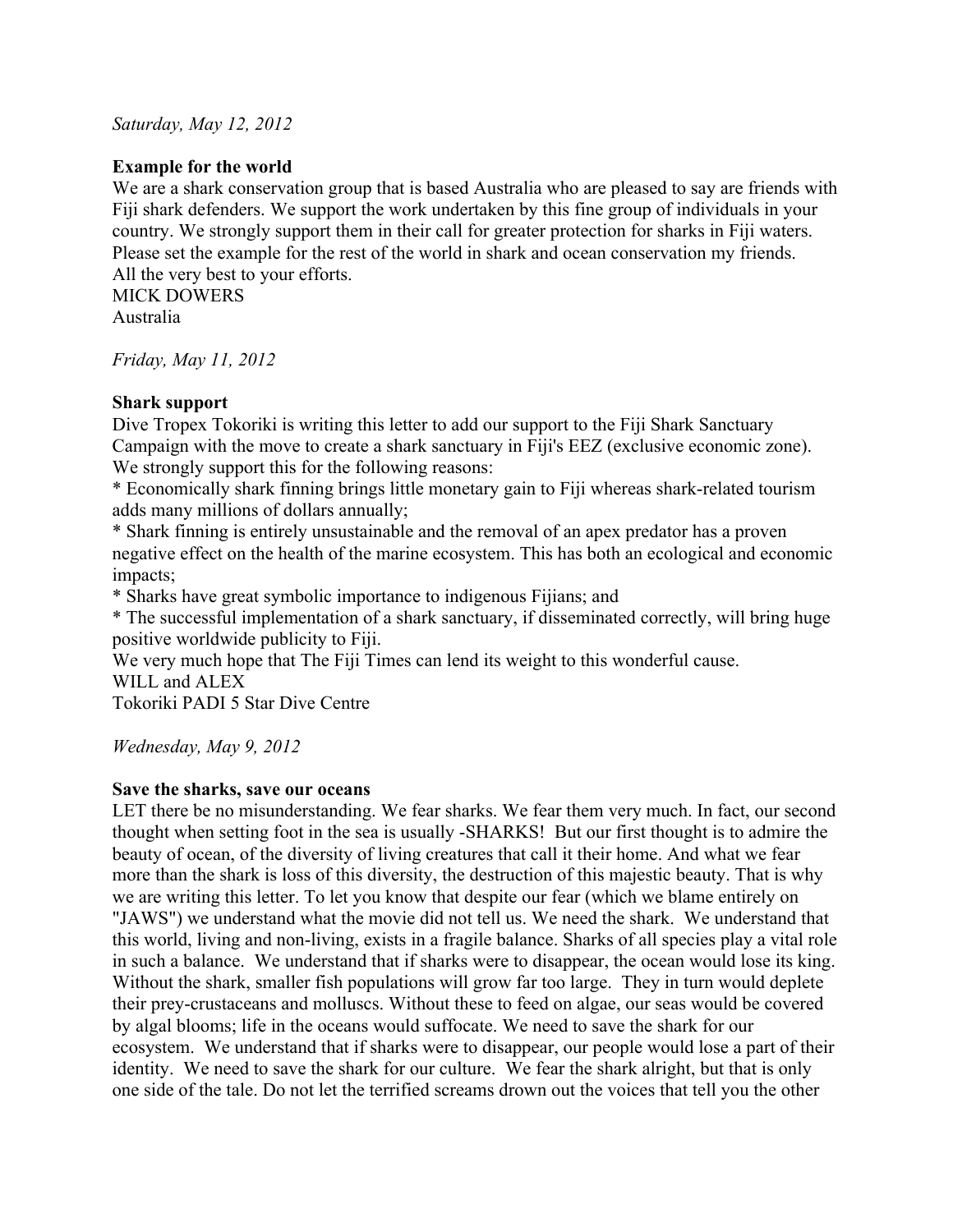side-that sharks can also be respected. They are living proof of how truly magnificent nature can be. Sharks may not have a voice, but we do. And we say in no uncertain terms, that we believe in the shark. We believe in their survival. Do not let our voice go unheard. Save the sharks! AFRETE ETIKA NIKITA RAO Suva

### **Our children's survival**

IS it possible to save the already, severely, depleted shark populations, in Fiji's ocean? Who knows? "But try we must." No sharks means no tuna. No mangroves means no breeding grounds for many fish and other marine species. The whole fisheries collapses. Possibly within this decade. Who is willing to take the chance? Who is willing to place a gun to our children's heads, with one or two bullets in the revolving chamber and pull the trigger? The government has a 'duty of care' to put in place a moratorium on all of the above immediately - this week. The government should, I suggest, place an immediate ban on the export of shark fins - this week, next week may be too late. This is too important to wait until the healthy, public debate runs its course. Moratoriums' can be modified and or lifted, lost species are lost forever, along with the allied eco systems which crash in sympathy. Get with the program, leaders, our children and grandchildren are watching.

PETER RAE

Korotogo Planet Earth

*Monday, May 7, 2012*

#### **Save the sharks**

THERE has been a lot of interest from people all over the world in the country's shark sanctuary project. As Allen rightly said, we should not forget about the people as well. How about setting an online shark conservation fund probably at the relevant ministry's website. How about a banner appearing on The Fiji Times online site that leads to the ministry's website and interested persons could contribute through PAYPAL (for example). And of course all these should be transparent so when Damu, Kawakawa and Ogo click on these websites, a real-time counter should appear telling them of the current balance and a statement indicating how much and where the monies have been used. Accountability, this is what people want to see to contribute. It may be worth the effort for we never know unless it is tried.

RAKESH CHAND Sydney

*Saturday, May 5, 2012*

#### **Booking agency**

I'm writing to you regarding the protection of sharks. Sharks are not only a crucial element of the marine ecosystem, but also a vital part of tourism. I'm a co-owner of a shark-diving booking agency that makes bookings for shark tourists worldwide and can tell you first-hand of the value these sharks present to the economies around the world. Because of their really slow reproduction rates, sharks are not suited to commercial fishing. Nature designed them to be a top predator with few natural enemies and never intended them to be hunted on a large scale by humans. I urge you to let your government know, that people around the world are hoping that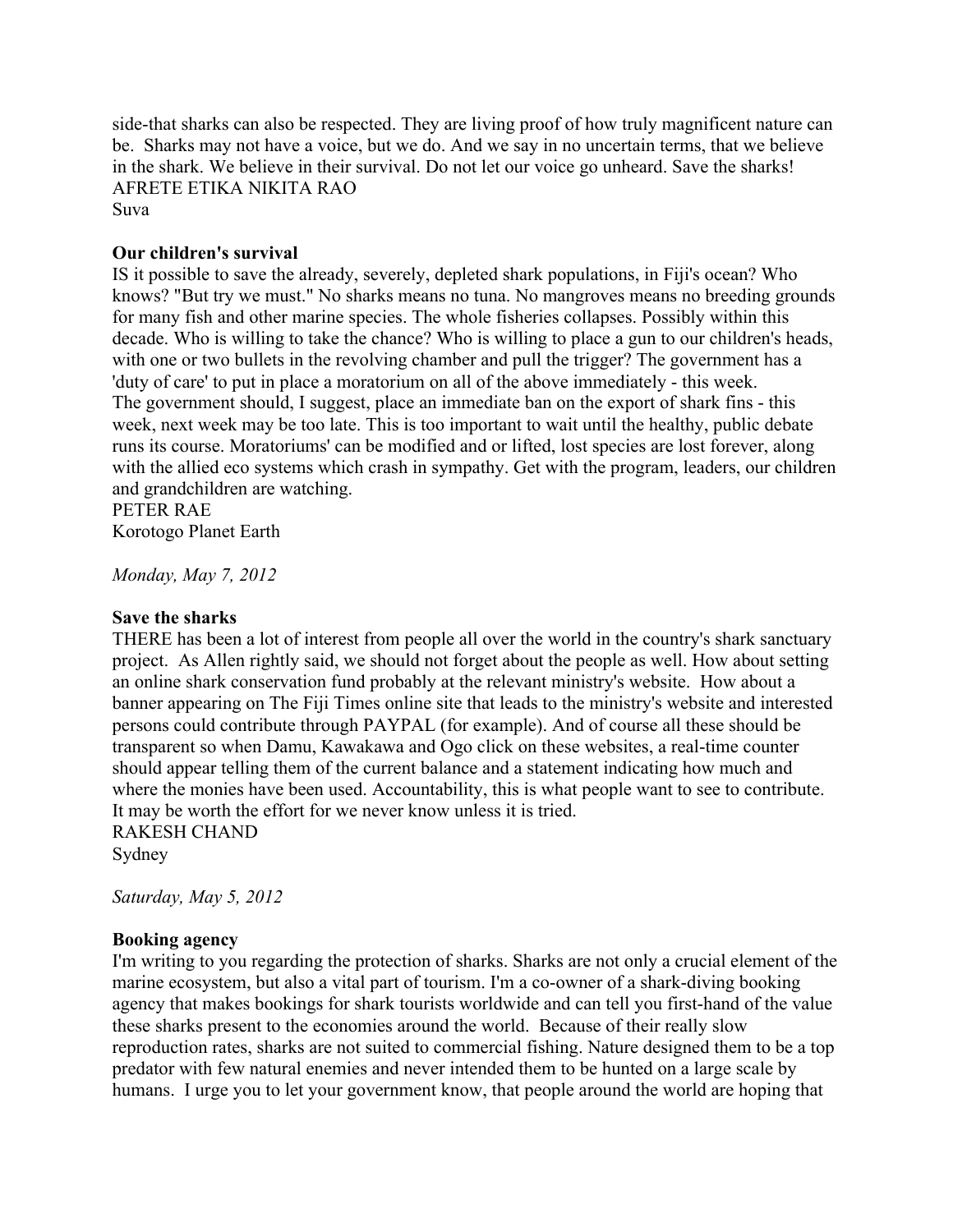Fiji will protect their sharks and they can't wait to travel to your beautiful country to see those sharks and spend some money to support your local economy. MARTIN GRAF San Marcos CA

## **Vital resource**

I am writing you at the request of Friends of Sharks to tell you how important it is to support the creation of a shark sanctuary in Fiji. Sharks are so important to a healthy ocean and Fiji has special reason to protect them. As a diver, seeing sharks on a healthy reef was my primary reason for visiting Fiji. And as a scuba instructor, sharks are the primary reason I send divers I train to Fiji. With so many native species and a healthy dive culture, Fiji should lead the way in shark conservation and seek to protect this vital resource. I hope you will add my voice to the support of the sanctuary, and hope that I hear of its successful creation in the near future. JESSICA BLEAK USA

### **Protect sharks**

As the oldest living vertebrates, sharks provide information on the origin and evolution of all vertebrate species. They have the greatest electrical sensitivity and are the filter feeders thus prevent harmful algal blooms. They grow economies through their attraction and also clean our ocean as many sharks are scavengers. Because of their fins' delicacy and the selfishness of humans their number is decreasing day by day. Sharks shape our economy so it's surprising that they are on the verge of extinction. Wake up people and take the necessary course of action before it's too late both for us and the sharks.

SHIKHA KAPOOR Nasinu

*Friday, May 4, 2012*

### **Shark sanctuary**

AS a marine conservationist and underwater photographer, I'm a frequent visitor to Fiji's incredible reefs, including its population of sharks which are increasingly hard to find elsewhere. I urge Fiji to join the growing movement that aims to stop the unsustainable slaughter of sharks by establishing a national shark sanctuary for their lasting preservation. The world's sharks are rapidly vanishing, with two-thirds of Fiji's shark species being globally threatened with the risk of extinction (as evaluated by the International Union for Conservation of Nature). This continuing massacre is mostly generated by the demand to have their fins used as an ingredient in shark fin soup, frequently served at weddings and banquets. The sharks targeted by shark finners aren't taken whole. Their valuable fins (which can fetch up to \$US700 a kilo) are sliced off and the less valuable mutilated shark is tossed back into the sea to slowly die. The obliteration of over 400 million years of evolution for some perceived social status with serving shark fin soup isn't just incredibly wasteful and cruel it's tragic. Many shark species are apex predators and are necessary to regulate species abundance and the distribution essential in maintaining an intricate ecosystem teeming with life-giving diversity. The removal of shark populations is causing substantial damage to the marine food chain, seagrass beds, and coral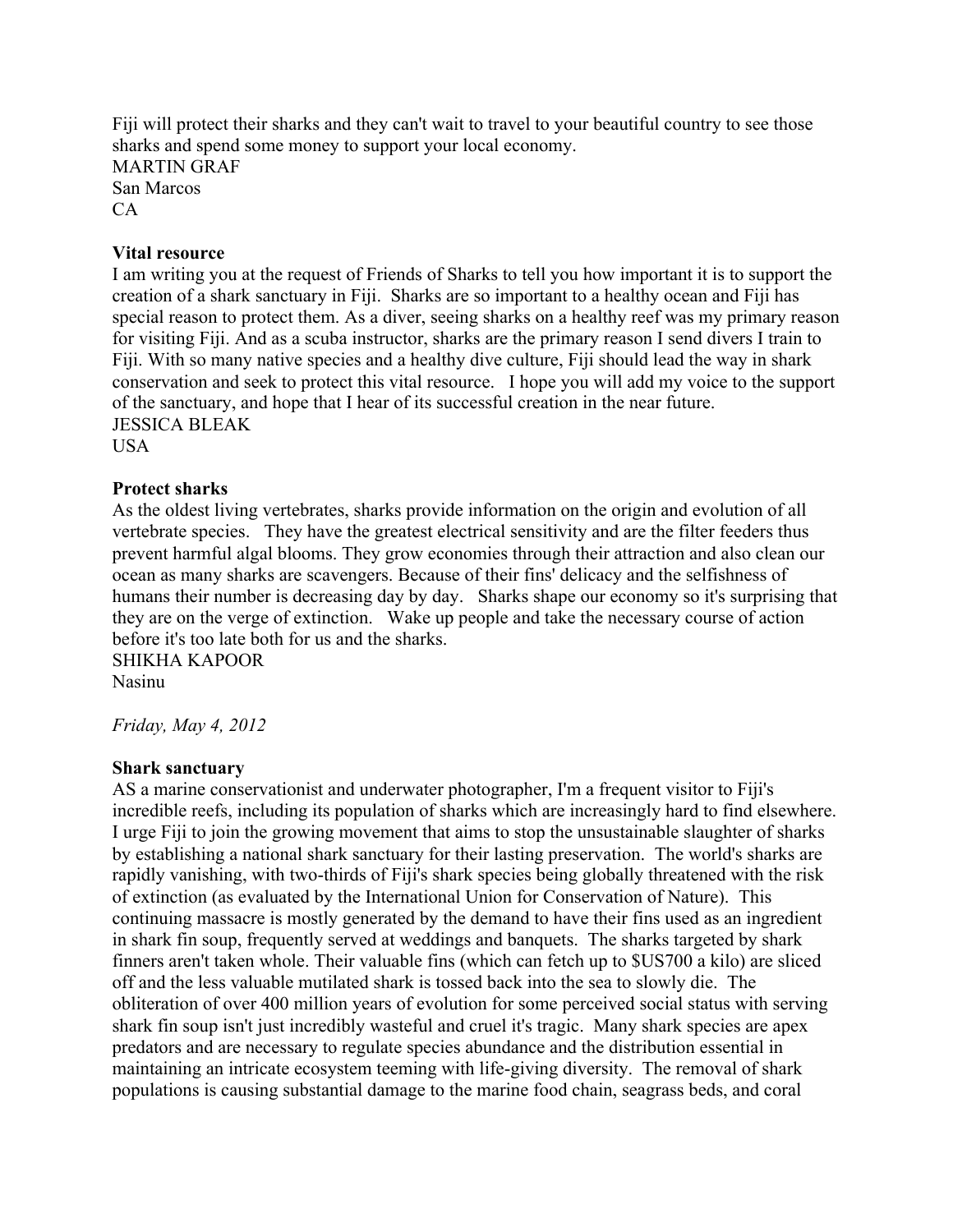reefs. Any cultural tradition that enables both species extinction and ecological havoc must surely be seen as an irrational and destructive practice. Conversely, a noble tradition that marks humankind's progress is assuming responsibility for all generation, ensuring that the world left to the next generation is at least as vital and habitable as the one we live in today. Finite resources and natural processes simply can't be compromised and the ecological and economic consequence of an ocean without sharks is devastating. Grotesque greed and indifference must be denied for the sake of the sharks and for a planet that requires their continuing existence. The creation of a national shark sanctuary for Fiji's waters would be a bold statement that the people of Fiji have reached a threshold - their own tipping point that says "enough" to the senseless slaughter of the world's sharks. EDWARD DORSONm

New York USA

## **Top predators**

I just wanted to take a moment to express how important sharks are to our oceans. As top predators, their populations have direct effects on the rest of the marine food web. Protecting sharks and other top predators helps preserve the integrity of our ocean's health and fisheries. Tens of millions of sharks are killed each year by humans for shark fin soup, or as bycatch by fisheries. Furthermore, research has shown ecotourism can be a great source of income for many nations. Sharks have a higher intrinsic, non-consumptive value than they do for a one-time consumptive use. Hence, sharks are far more valuable alive than dead. Not only because they can generate more money through tourism related activities, but also because of the value they have in keeping the oceans in check. We need a Fiji shark sanctuary! We must protect them in areas where they are vulnerable and known to historically inhabit. Palau established the first and many other nations have already followed suit. This is an opportunity to promote conservation and education, as well as bring in money through tourism. I love sharks. I have been diving in Palau recently, and I would come to Fiji if I knew that Fiji had implemented a shark sanctuary! JENNAH CASTER

University of Southern California

### **Help sharks**

Ever since I was very young I had a deep love, fascination and concern for sharks. Please help maintain and save the shark population which is vital for the ecosystem. STAMATIS POULIMENOS **Greece** 

*Thursday, May 3, 2012*

### **Mistaken belief**

Many people mistakenly believe sharks are somehow bad or dangerous. They are key top-down controllers of healthy ecosystems, and we have a better chance of winning the lottery (1 in 175 million) than we do of being killed by a shark (1 in 264 million). In fact, sharks have a great deal more to fear from us. Over 70 million are killed every year, mostly for their fins, and many populations have declined over 90 per cent in the last few decades. Whatever the cause of their decline, it's clear sharks need our help if they are to remain a symbol of the power and purity of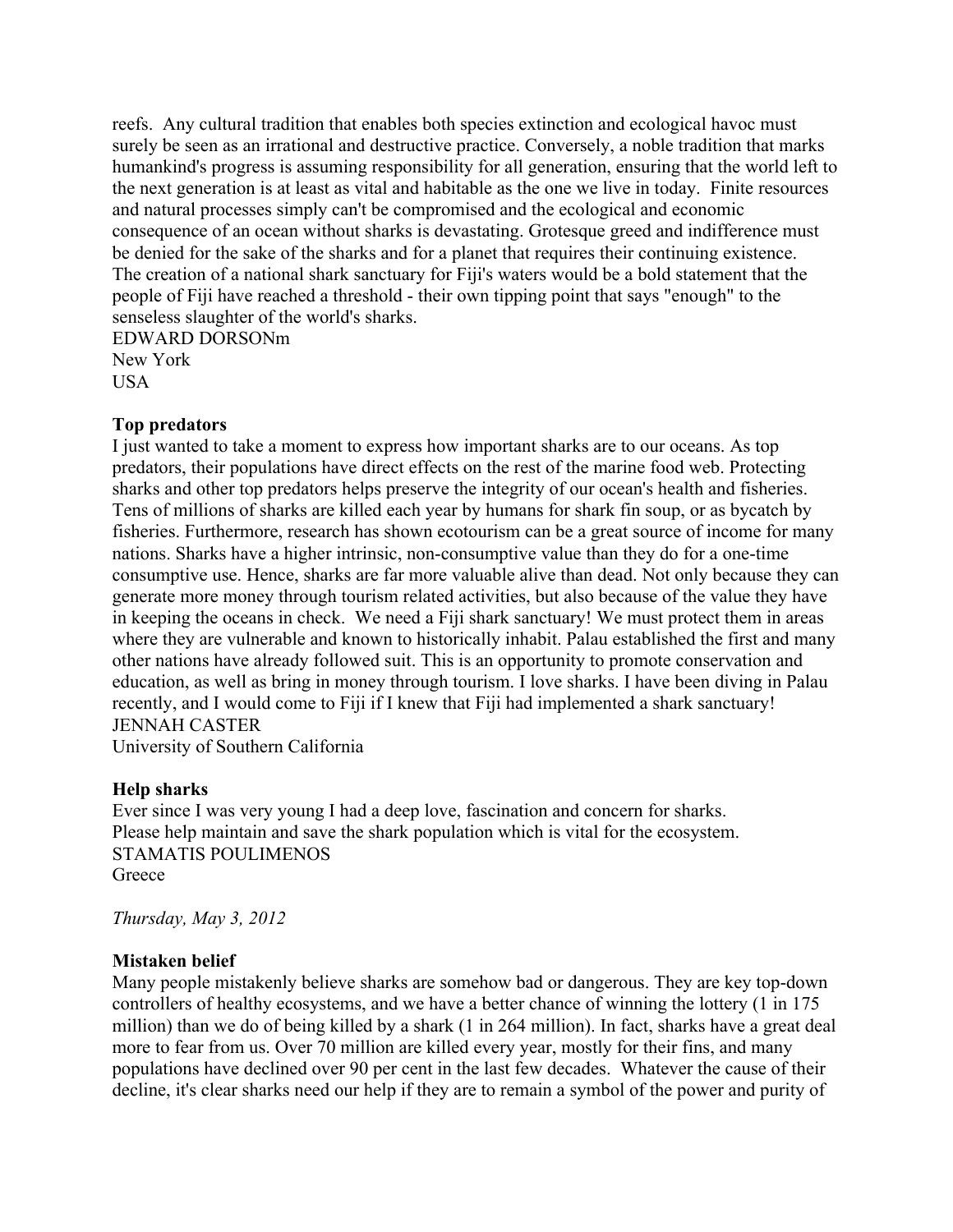life in the oceans and continue to fulfil their critical ecological roles. As an oceanic nation, Fiji has a fantastic opportunity to do more for shark conservation than most nations by declaring a shark sanctuary in its waters. The eyes of the global conservation community are on Fiji as we watch with anticipation the outcomes of the public consultation session regarding this proposal. My sincere hope is that Fiji embraces a leadership role to show the rest of the world an example of how we can protect and live alongside sharks. Vinaka vakelevu. DR ALISTAIR DOVE

Atlanta

### **Ecosystem essentials**

Please assure sharks around Fiji are protected. They are essential to the ecosystem. For the economy, it is important to have marine reserves and safeguard the beautiful ocean environment we tourists love. Many of my friends and family and myself want to visit Fiji and one important reason is the marine life and sharks. Thank you for helping protect marine life and the beautiful shark.

MARIANI VERMEEND Australia

## **Sharks alive**

I do not live in Fiji, I live in Florida, USA and I am a professional scuba diver working in the dive industry. I book trips to take divers all around the world and the number one thing people want to see under water are sharks, live sharks. I want to run trips to Fiji to come see the sharks of Fiji so please consider helping protect sharks, especially the sharks of Fiji. Thank you for your time.

Nikole Ordway USA

# **Next holiday**

I have never been to Fiji for a holiday, and truthfully I wasn't quite sure what is it that set Fiji apart from many other tourist destinations in the tropics. However upon hearing the plans for a Fijian shark sanctuary, I know exactly where my next holiday will be! It is so crucial that we act now to help save sharks. They are one of the ocean's apex predators, they control much of the ecosystem in the ocean, and if sharks are wiped out the consequences would be disastrous. Having sanctuaries for sharks is a wonderful way to help protect these brilliant animals. I cannot wait to come to the Fiji shark sanctuary.

DANICA DALEY Melbourne Australia

### **Important protection**

I am writing to you to express my sincere concerns and unwavering support for shark protections because sharks are not only magnificent creatures that are on the brink of extinction because of mankind's selfish and greedy actions, but they are undoubtedly an important part of the ecosystems that are vital to our survival as human beings and the survival of our beautiful oceans. I am a scuba diver and marine enthusiast and I travel only to countries that protect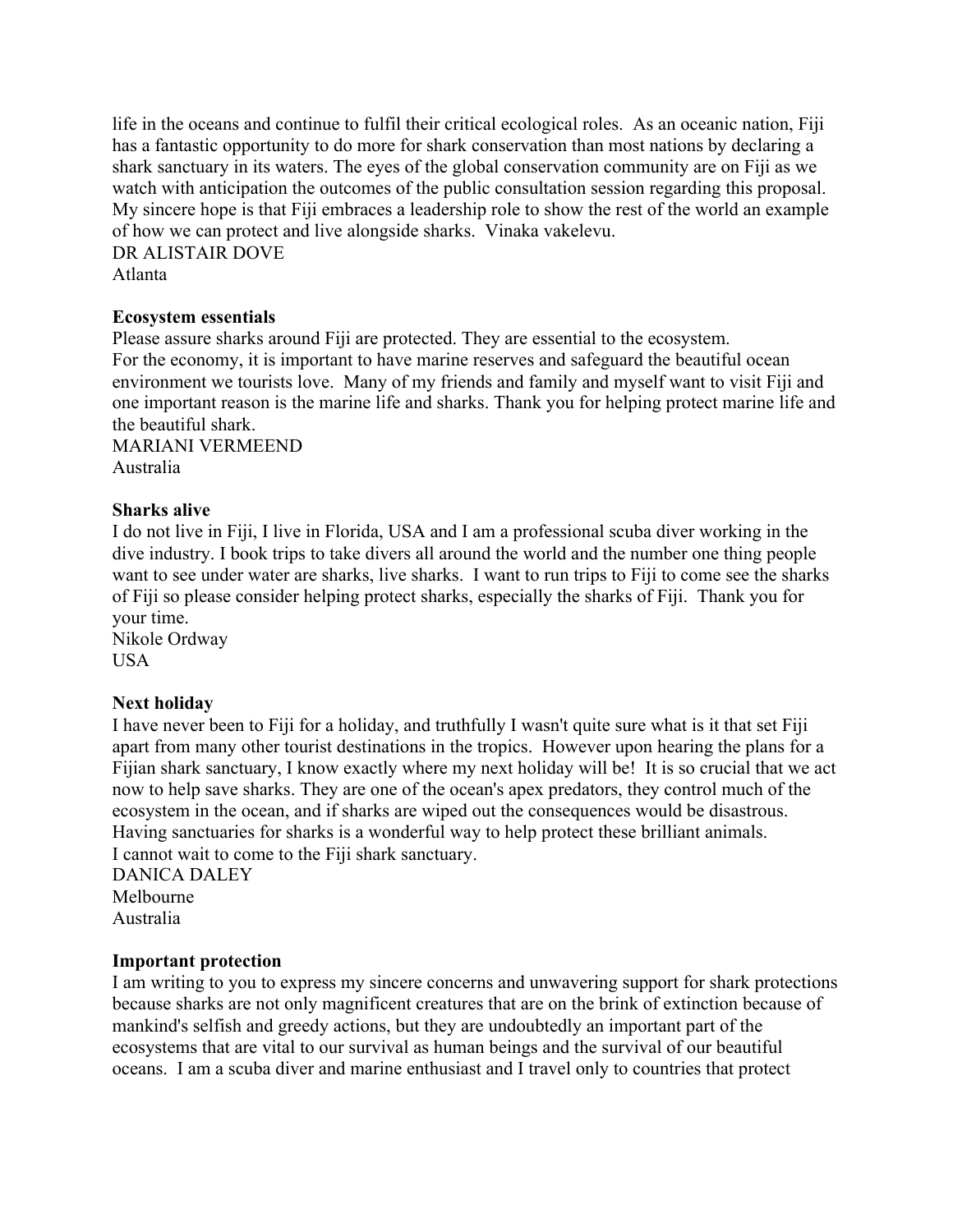sharks so please visiting Fiji would be on my next list if shark protections are in place. Please, I beg of you consider how important shark protections are. JUSTINE SCHULTES Toronto CANADA

### **Reason for couple's trip**

I am writing to support the idea of establishing a shark sanctuary in Fiji waters. I am a diver who lives in Hawaii, but I travel quite a bit. My husband and I have been to Fiji more than once. We enjoyed your reefs and marine animals, but would be more likely to return if the sharks were protected and more plentiful. This year we travelled to Palau to see the sharks in their sanctuary. It was a wonderful experience. We are also going to the Bahamas this year, again, the reason for the trip is to see sharks. I am confident that we are just two among thousands of divers and travellers who look for places to see these magnificent underwater creatures. Fiji should be one of these places. The value of a shark, over its lifetime, is far greater as a "tourist attraction" than the life-ending value of its fin for soup. Please consider the environment and your long-term economy when you are in the process of making this very important decision. JAMIE PARDAU

Kailua Kona Hawaii

*Tuesday, May 1, 2012*

#### **Save sharks**

I am writing to you today and asking you to help us plead with the Fiji government to save our priceless sharks by banning all shark fining and shark fishing. Sharks take part in a major role in keeping our ocean life in balance. Without sharks, the quality and diversity of marine life will be negatively affected, destroying our oceans. Every month in Fiji, over 26,000 sharks are killed for their fins. This is appalling and needs to come to an end. Scientists have also shown that eating shark fins damages our nervous system and causes cancer. Sharks have been living on this planet since before the dinosaurs, yet we are destroying their population at an alarming rate with each passing year. I cannot urge you and your team enough to help Fiji save its sharks by supporting a shark sanctuary for all of Fiji. Help us demand that the government pass laws to protect sharks before it's too late. Thanks for your time and much needed support! KRISTEN DAVID Ra

*Saturday, April 28, 2012*

### **Role of a species**

Mr Sukha Singh's letter reveals something which needs to be looked at if we are seriously serious (so to speak) about protecting sharks or any plant and animal species for this matter. We need to understand that each species of life plays as equally important a role as another for a smooth running ecosystem. They are all an essential part of nature. We cannot expect to take away the food of one species and also expect them to continue to flourish. It does not work this way. If we really want to preserve nature, then first and foremost, we need to stick to our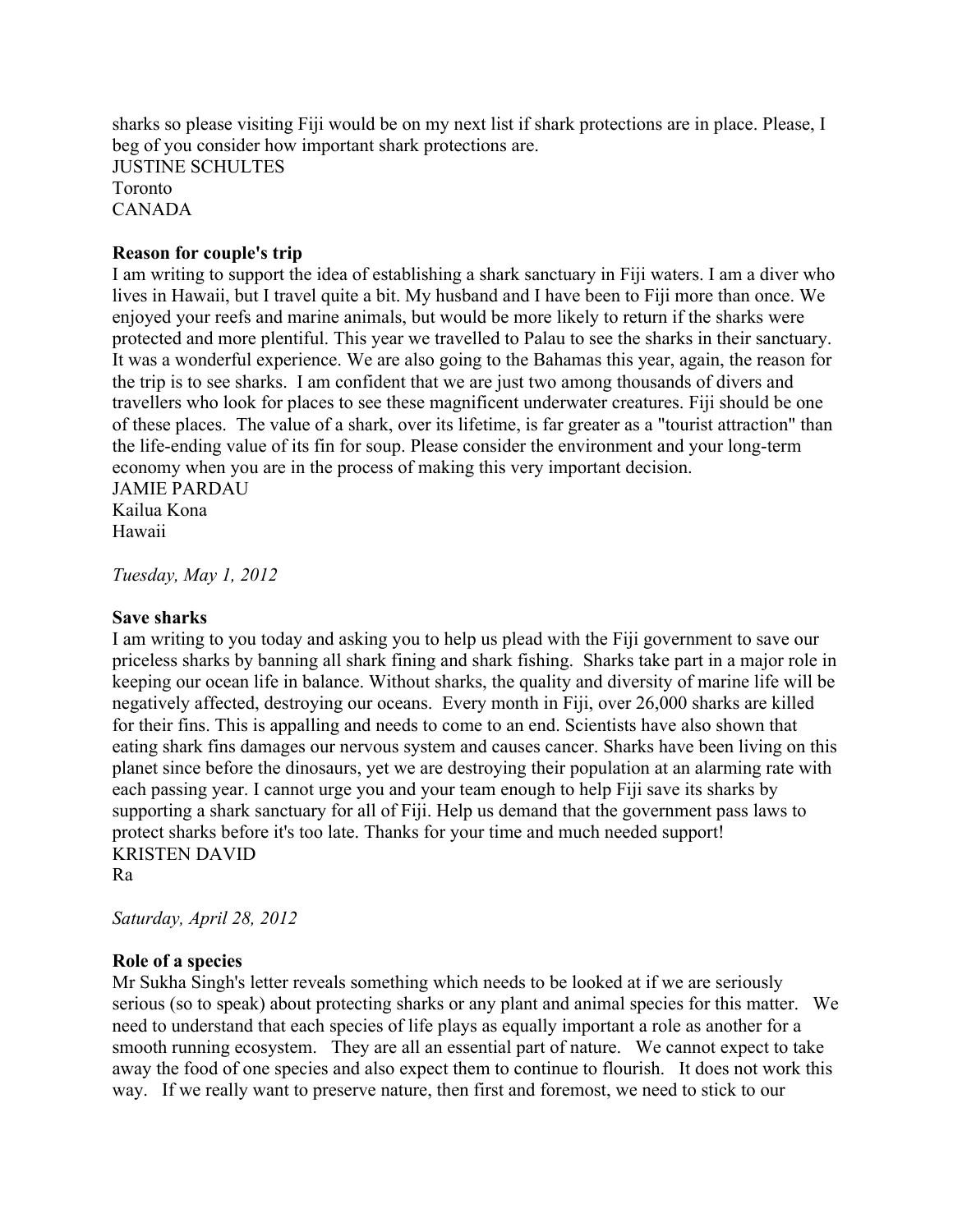natural diet just like all other life forms do. Someone rightly said in this column, although, it is not a "may be" but a fact that we have overstepped the boundary of law and order that makes creation function naturally as it was intended to.

Shalina Sharma Lautoka

*Thursday, April 26, 2012*

# **Ocean nut**

My name is Marcie, I live in Alberta Canada. Our idea of nature is much different than it is in Fiji, and although I love my homeland, it is the marine wildlife of your land that calls to me. I am an ocean nut. Today my plea to you is to protect one of the most essential creatures in your marine habitat. You need sharks in your water to sustain a healthy ecosystem. Please protect the sharks because I would love to come and visit them. I really feel that no one cares about the sharks because they aren't cute and cuddly, and although I am nowhere near them I feel a need to speak out for them. Please protect them before it's too late.

MARCIE PRINGLE Alberta Canada

### **Shark haven**

There were lot of sharks in the Waikava Bay and the Fawn Harbour in Vanua Levu in the sixties. You could see them even in the shallows. I have heard stories that Dakuwaqa, the shark god, has his resting place in the Waikava River. As far as I know no one has killed sharks in this area. There are hardly any sharks left in these two bays after extensive use of nets in these areas. The decline in shark numbers can also be because of the general decline in fish stocks . SUKHA SINGH Pittsfield

USA

# **First time**

I will be going to Fiji for the first time in September. I, like many others going to Fiji, will be diving and very much hope to see the sharks. I think protection though, is important for another reason. Working with many low and middle-income countries, I see the value of tourism and the need to bring economic development to people of the country. A healthy ecosystem can set the island apart. This is not only important for attracting tourists, but can attract research and become a source of pride for the population. I hope the government of Fiji will put protections in place to preserve the uniqueness of your very beautiful part of the world.

LOIS PRIVOR-DUMM West Chester PA USA

### **Right decision**

I found your mail address posted by Shark Savers and several other conservation groups. I understand that some crucial political decisions for the protection of Fiji's sharks may be ahead. I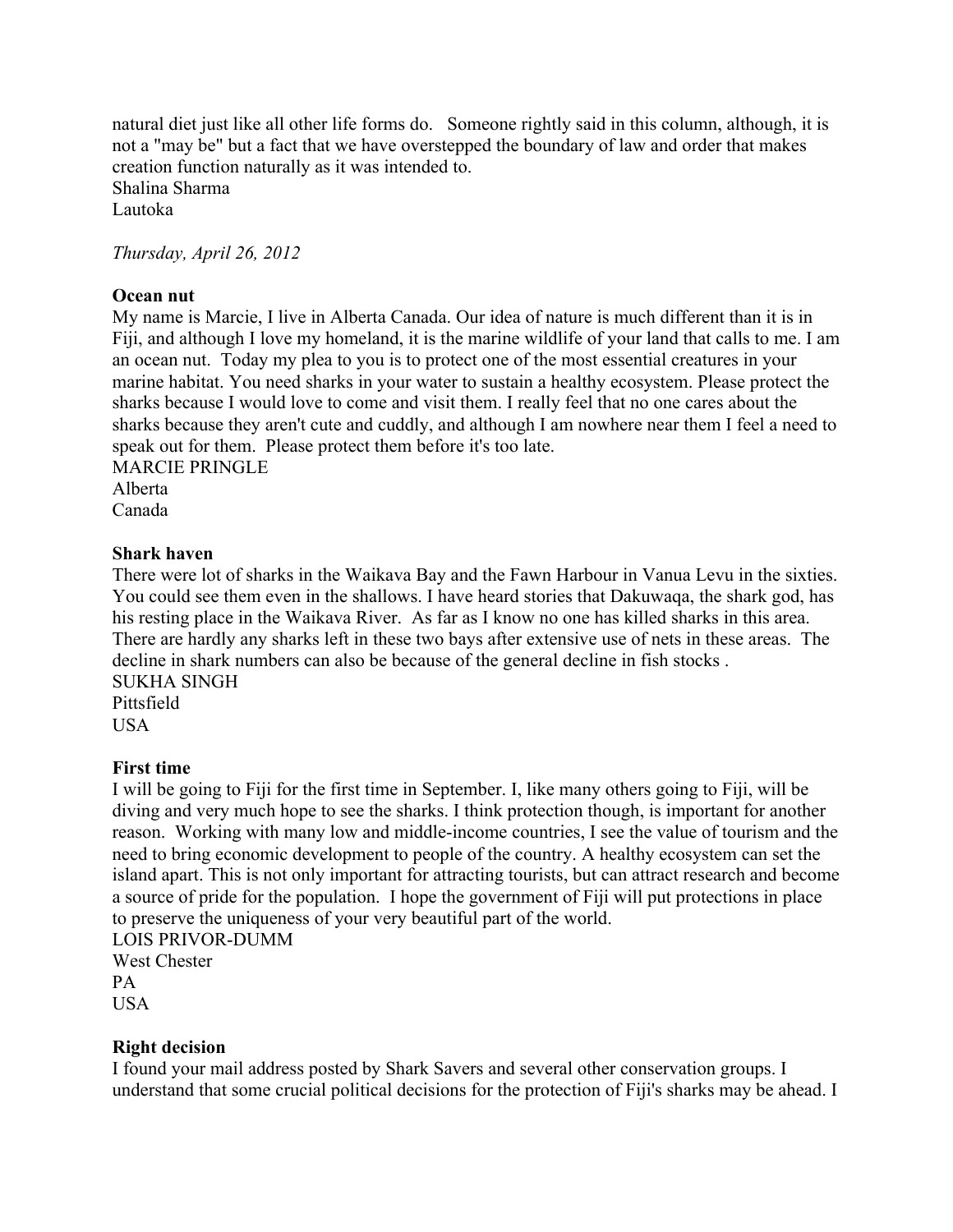hope with all my heart that your government will make the right decision and protect these beautiful and endangered creatures in the territorial waters of Fiji. There are only few places with halfway healthy shark populations left in the world where I could hope to travel to encounter these favourite fishes of mine. I'm scared to ever have to witness a shark being ruthlessly killed instead, which would traumatise me for life ù having seen many horrible pictures shown by the conservation groups has been unbearable already. So I hope you will help me speak out for the protection of Fiji's sharks so that I, and certainly many other diving tourists, can come to visit your beautiful island and see your amazing sharks alive and well. Thank you in advance for your support. DIANA NYMAND

Germany

### **Second visit**

We are from Hawaii, and are visiting Fiji for our second time this September. We are very excited about the the creation of your shark sanctuary. Thank you for protecting the sharks and coral reefs. Aloha. Douglas And Dionne Miller

Hawaii

*Wednesday, April 25, 2012*

### **Shark sanctuary**

I support the proposed shark sanctuary in Fiji for a number of reasons. I live in Mallorca, Spain and there are very few sharks left here. I am a diver and would like to go diving with sharks, in the future, Fiji would be the first place I would choose to visit. Fiji is a pioneering country within the conservation world and I think if your government announces the shark sanctuary, this will set the standard for the rest of the world. Last of all, it is the right thing to do. Brad Robertson

Spain

*Tuesday, April 24, 2012*

### **Shark vote**

As a fellow pacific islander living in South Florida, I was so proud and happy of my people voting to protect our local sharks of the Northern Mariana Islands, especially during these really tough times. As you know, sharks are being killed by the millions on an annual basis and conservation experts have stated that at this rate our grandchildren will not have the opportunity to enjoy their presence in the oceans and our marine ecosystem. They play their part in the sea and we ours on the land. Let them have the chance to replenish, so that we don't destroy our seas for our future generations. Pacific Islanders realise the importance our fellow sea creatures play in the way this world runs. Because of our island roots, we have a deeper connection to our oceans. A strong ocean signifies a strong beating heart and spirit of our native people. Help maintain the peace of our seas and protect the sharks in our oceans from the irreversible impact of overfishing and exploitation. On behalf of Fijian sharks and sharks all over the world.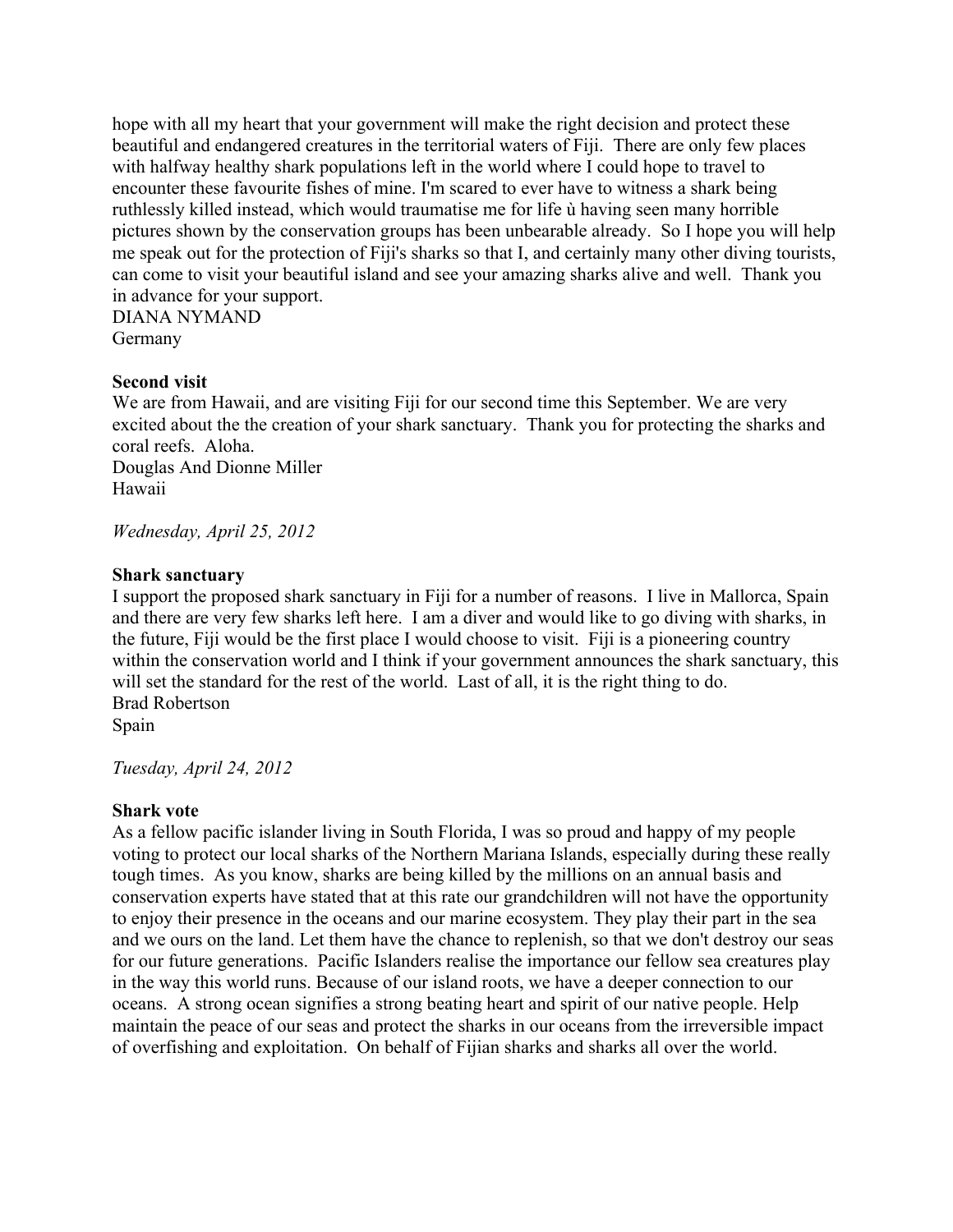CD FERNANDEZ Esq. Northern Marianas native

### **Shark visit**

Sharks are important to the environment, economy, and culture. I pledge to support policies and initiatives that protect shark species in Fiji and throughout the South Pacific. I can't wait to come visit Fiji sharks and just hope when the time will come there still will be some of them alive. VALERIE BUISSON France

### **Citizen of the world**

As a citizen of the world, I urge you to please support shark protection in Fiji. Sharks are a very important part of the ecosystem and essential to the health of the world's oceans. Plus, one of the main reasons I scuba dive is to see sharks. If you protect your sharks, shark loving divers will spend money in Fiji! It is a win-win situation for everyone involved, and the world will know how smart folks in Fiji are!

ANN HAMMACK Pittsboro NC **USA** 

### **Dive destination**

I have heard through the bubbles that your government is close to making a decision on shark protection in your waters. I strongly support any positive decision. Fiji is on the top of my list as a destination to dive with sharks, I have a video clip from a friend that was taken at Beqa and I watch it often. The world is starting to wake up to the fact that we need sharks, an ocean with sharks is a healthy ocean. Please don't let the only sharks I see in Fiji be the ones that I watch in the video.

Gina Mascord Australia

*Saturday, April 21, 2012*

#### **Boost to tourism**

Yesterday's front page news on shark diving operation is a great tip to further boost our tourism growth.Thank you The Fiji Times. I would suggest Tavua Bay leading towards Yasawa as a future development zone that investors should focus on.

Joe Smith Deuba

*Friday, April 20, 2012*

### **Protect Our Sharks**

AS the battle to protect the shark intensifies, it is good to note that diving to see, touch or simply experience the aura of these predators of the sea is aiding the local economy. Shark-related dives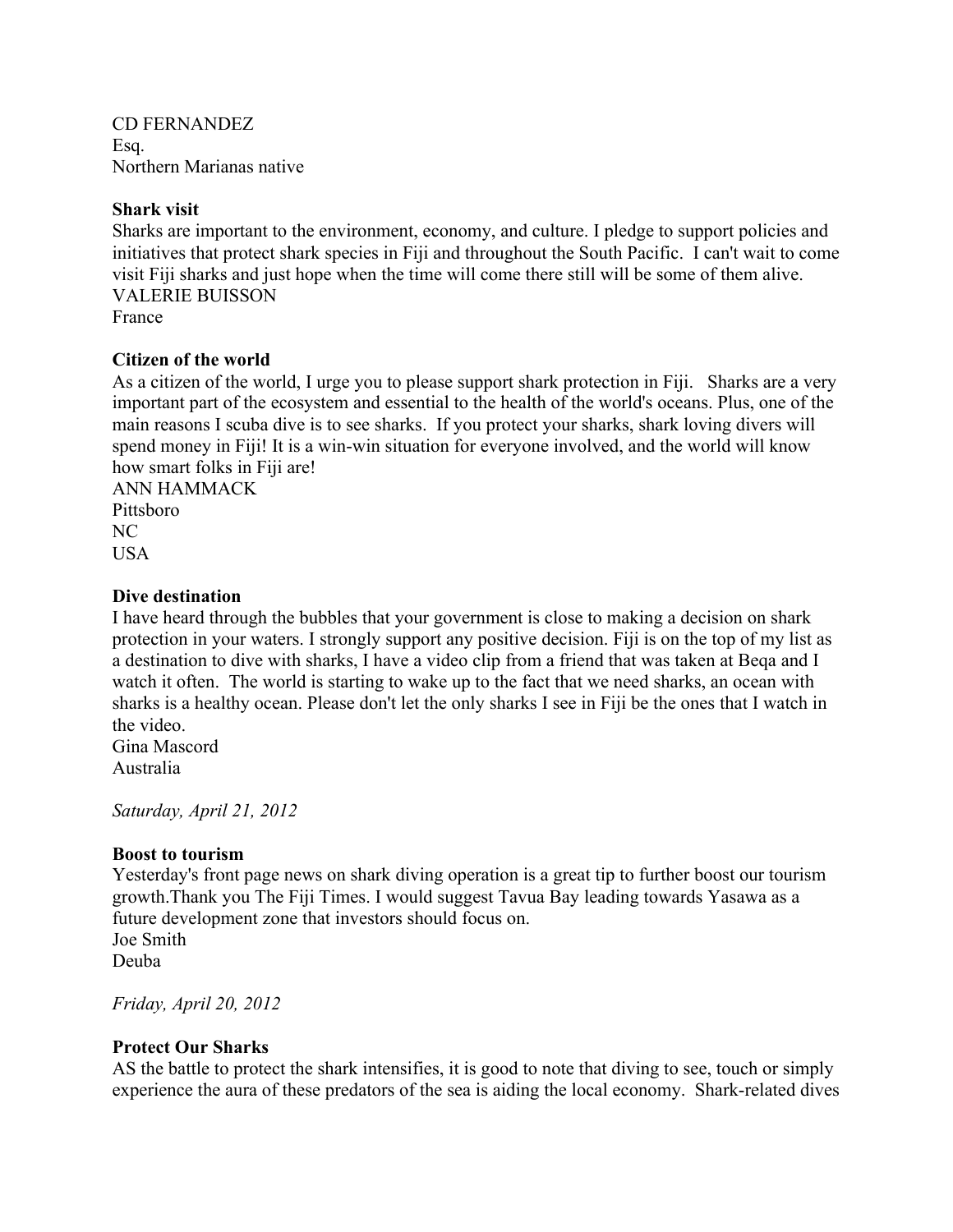contributed \$75million to our economy in 2010, a survey revealed. The study by the Australian Institute of Marine Science and the University of Western Australia discovered that shark diving was gaining popularity and is poised to become a tourism economic driver with conservation measures proposed to turn Fiji's waters into a shark sanctuary. While the industry contributed \$31.2m in government taxes, \$20.7m in corporate taxes and \$10.5m in direct taxes from shark divers, local communities received \$7.1m from shark diving operations. Spin-offs in terms of salaries paid out amounted to \$6.9m for workers and \$221,904 for traditional reef owners. The survey also discovered that sharks were among the most significant creatures tourists wish to see when scuba diving. There is no doubt about the fact that this survey is good news for the tourism industry. The revenue is a factor which should be encouraged and nurtured. Considering the shark fin trade and the millions it is supposed to earn, this revelation stands out as a positive feedback in the campaign to protect our sharks. Living sharks are good for the economy and it is imperative that every effort is made to ensure they are around well into the future. It is encouraging to note that Fiji offers world-class shark dives. It is up to us though to accept our blessings and learn to appreciate our surroundings. What separates Fiji from the rest of the top shark dive spots around the world is the interesting fact that we offer divers the opportunity to be among eight different species of sharks in one location reef. Tourism among other things depends on the goodwill of the people of this country to flourish. We can make or break it. It is up to each one of us to do the right thing, for ourselves first and for our country. A Fiji shark sanctuary is not a bad idea. But there are sceptics who may insist consideration must be there for the people on the frontline ù the men and women in the fishing industry and how any law protecting sharks could have an impact on them. Perhaps we need to consider the fact that up to 73 million sharks are killed each year for their fins, but this new report adds to the growing knowledge that they are worth much more alive than dead. Fred Wesley, Editor The Fiji Times

*Wednesday, March 28, 2012*

#### **Save the sharks**

According to Ronald Gatty (FT 21/03) attempts at the conservation of sharks is not a good idea and purposeless in its attempts to "preserve and protect every single biological species". How can you state that "we could do well without some species of shark"? Every creature is in its right place and the obvious absence of a link in the ecosystem chain will result in the weakening of the ecological structure. Due to human changes to our environment (terrestrial and aquatic) natural balance is disturbed as both are linked and as Sir Isaac Newton aptly states "every action has an equal and opposite reaction". There is a need to conserve sharks as they balance the marine ecosystem by being apex predators and removal of them would result in a cascade effect in the food chain and in extreme cases, possible local extinction of other fish species. In almost every Pacific Island country, including Fiji has some traditional link to sharks and it is a creature that has induced both fear and respect from our ancestors. Simply stating that they eat the same fish that we humans eat is a weak argument for their senseless removal from their habitat. I wish to thank The Fiji Times for their weekly (Monday issue) awareness on the importance of sharks both ecologically and economically and most importantly the need for awareness for shark conservation.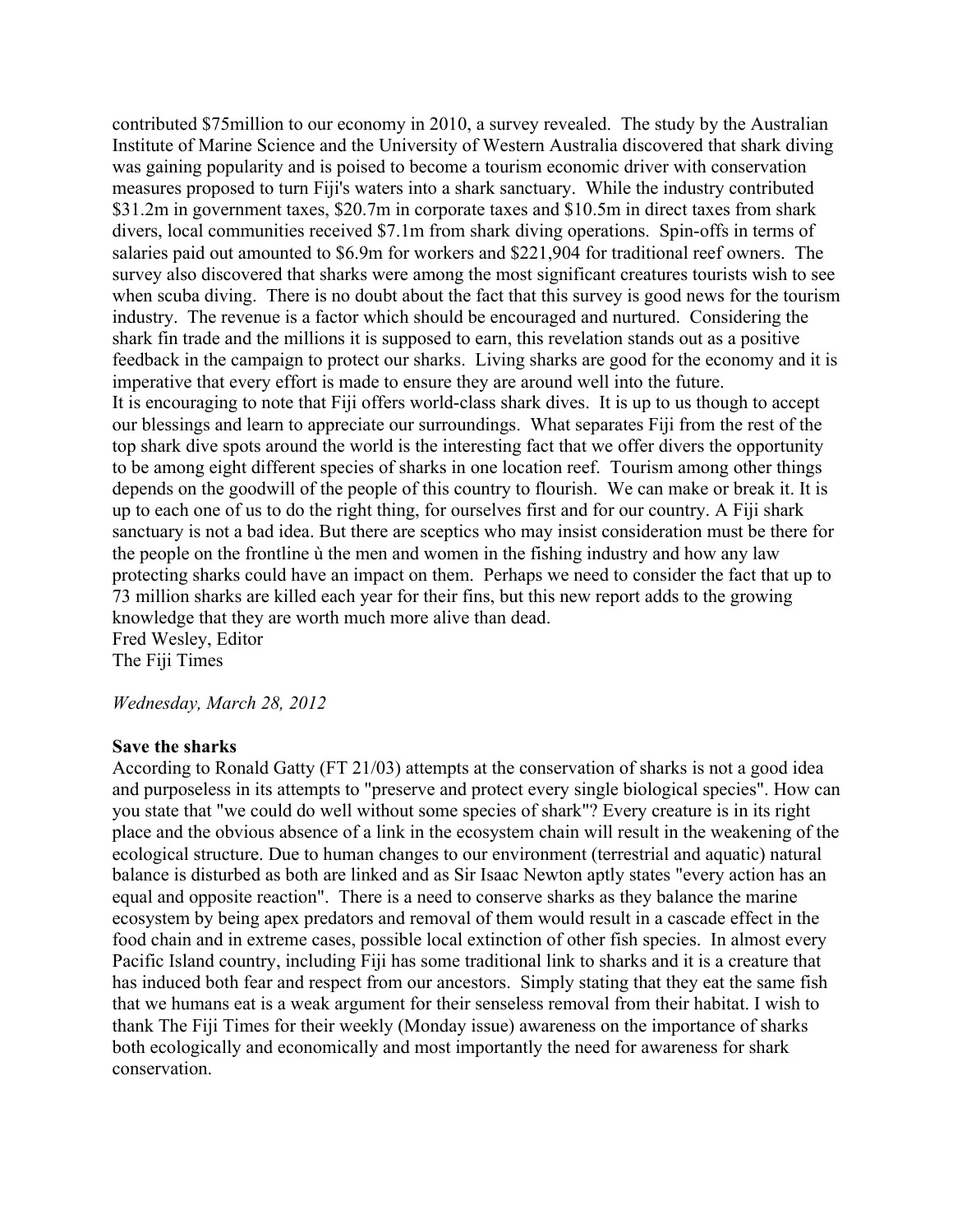Viliame Waqalevu Suva

## **Fascinating predator**

Yoo hoo! Go Fiji go! Oh Mr Gatty I do hope you have also managed to read the absolutely gorgeous article 'Shark high-five' in last Friday's The Fiji Times. Humans are the only menace to nature and in numerous ways. The rest of nature merely works according to natural instinct. It is such a pleasure to read the letters and articles on the deeper understanding of sharks and all animals in general. Isn't it amazing how we all are so awed by the ocean's most fascinating predator - the great white. There is something about him - so graceful, so majestic, so beautiful, commands attention, makes you feel his authority and presence. Full of charisma this one. Who is not impressed, who does not admire them. We all do. Shalina Sharma Lautoka

*Tuesday, March 27, 2012*

## **We need sharks**

Sharks are not only beautiful but they are an essential part of a healthy coral reef. Not only do they clean up diseased, dead or dying reef fish but they also eliminate the weaker fish on the reef. If the weaker fish on the reef survive, eventually the entire population will become weaker. By eliminating slow or weak individuals only the strong survive to breed and populate a healthy reef. They are the "doctors" of the reef. I was going to come from Canada to Pacific Harbour last year to dive with the sharks at Shark Reef but had to cancel. I hope to come this year. Sharks need us to protect them.

MURRAY ROGERS Nanaimo BC Canada

### **Healthy reefs**

Two years ago my wife and I visited Fiji and had a wonderful time. One of the highlights of our visits was scuba diving in your beautiful, bountiful ocean with wonderful reefs expanding everywhere. They were so healthy compared to other places I have scuba dived. I don't get much of an opportunity to dive outside of California, but when I do, I try to choose a place that has variety of fish, reef structures and other forms of underwater life. I found that Fiji offered all of that and more. While I was there I had the pleasure of seeing many varieties of sharks, with some of the most impressive sharks I have seen in my 20 years of diving. I only hope that when I return that this will not change. In California our State legislature has recently passed a law to stop taking of shark's fins to help preserve our shark population in California. In all the diving in California, I have only seen six sharks. I saw that many in Fiji on one dive. I hope that Fiji will pass a law that will stop the practice of taking sharks' fins around Fiji. If this practice continues it will change the underwater ecosystem of Fiji. This in turn will affect the overall life in Fiji, even above the water. I have found that the people of Fiji are warm and friendly, with a deep compassion for their culture. I feel that most Fijians would want to stop the slaughter of thousands of shark each year just to use their fins in a soup. I can only hope that Fiji will pass a law that will ban the practice of taking sharks for the sole purpose of using their fins for soup.